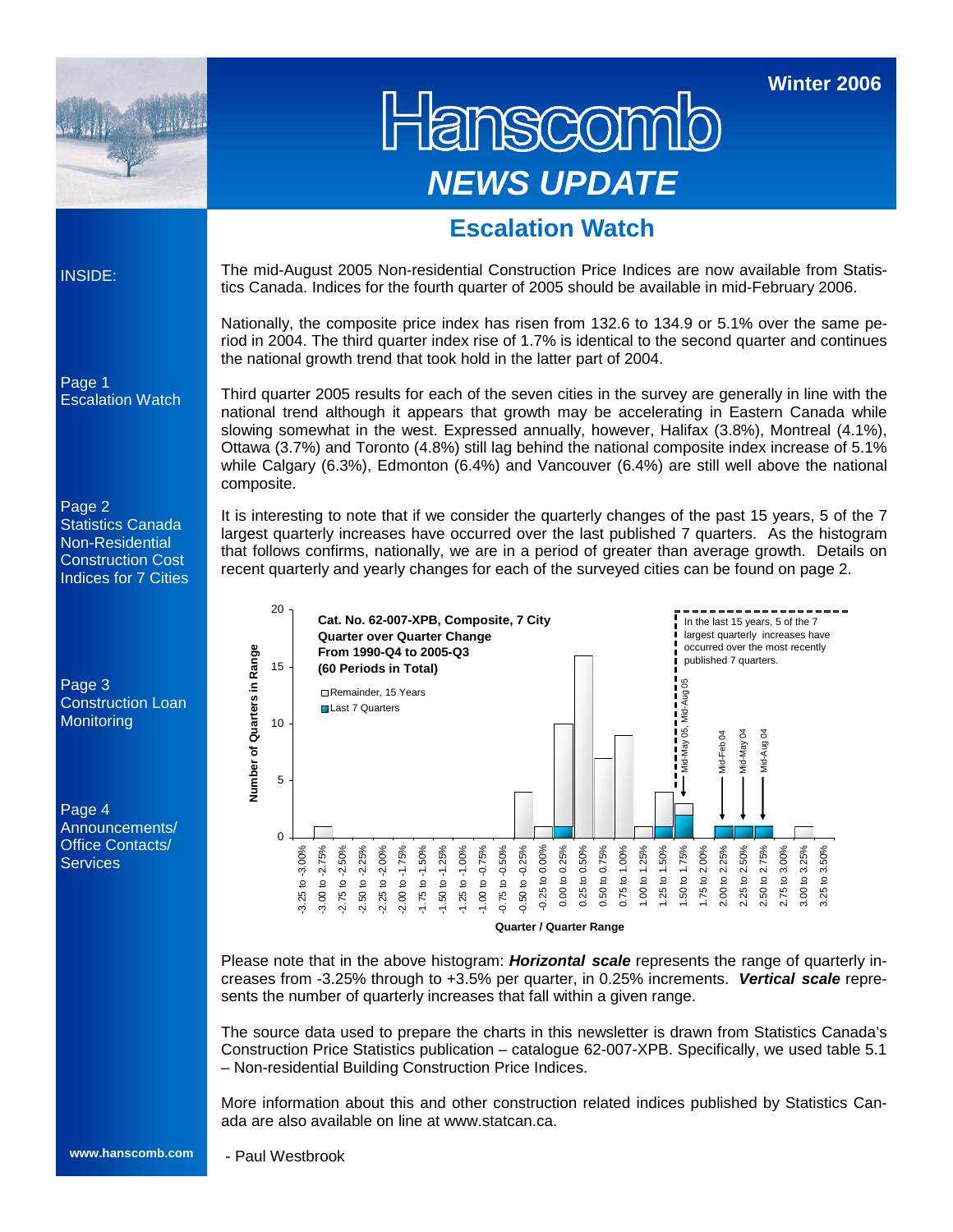### *STATISTICS CANADA NON-RESIDENTIAL CONSTRUCTION COST INDICES, IN EACH CITY 1997 = 100 (Cat. No. 62-007-XPB)*

| <b>COMPOSITE</b>     |         | 2003    |         |         |         | 2004    |         |         | 2005    |         |
|----------------------|---------|---------|---------|---------|---------|---------|---------|---------|---------|---------|
| I7 CITY              | Mid-May | Mid-Aug | Mid-Nov | Mid-Feb | Mid-May | Mid-Aug | Mid-Nov | Mid-Feb | Mid-May | Mid-Aug |
| Index                | 118.5   | 119.2   | 119.8   | 122.4   | 125.2   | 128.4   | 130.1   | 130.4   | 132.6   | 134.9   |
| Year / Year          |         |         |         |         | 5.7%    | 7.7%    | 8.6%    | 6.5%    | 5.9%    | 5.1%    |
| Quarterly            |         | 0.6%    | 0.5%    | 2.2%    | 2.3%    | 2.6%    | 1.3%    | 0.2%    | 1.7%    | 1.7%    |
| <b>Q.</b> Cumulative | 0.0%    | 0.6%    | 1.1%    | 3.3%    | 5.7%    | 8.4%    | 9.8%    | 10.0%   | 11.9%   | 13.8%   |

|                      | 2003    |         |         |         |         | 2004    | 2005    |         |         |         |
|----------------------|---------|---------|---------|---------|---------|---------|---------|---------|---------|---------|
| <b>HALIFAX</b>       | Mid-May | Mid-Aua | Mid-Nov | Mid-Feb | Mid-May | Mid-Aug | Mid-Nov | Mid-Feb | Mid-May | Mid-Aug |
| Index                | 109.5   | 110.2   | 111.2   | 113.2   | 115.6   | 117.6   | 118.6   | 118.7   | 120.0   | 122.1   |
| Year / Year          |         |         |         |         | 5.6%    | 6.7%    | 6.7%    | 4.9%    | 3.8%    | 3.8%    |
| Quarterly            |         | 0.6%    | 0.9%    | 1.8%    | 2.1%    | 1.7%    | 0.9%    | 0.1%    | 1.1%    | 1.7%    |
| <b>Q.</b> Cumulative | 0.0%    | 0.6%    | 1.6%    | 3.4%    | 5.6%    | 7.4%    | 8.3%    | 8.4%    | 9.6%    | 11.5%   |





|                 |         | 2003    |         |         |         | 2004    |         |         | 2005    |         |
|-----------------|---------|---------|---------|---------|---------|---------|---------|---------|---------|---------|
| <b>MONTREAL</b> | Mid-May | Mid-Aug | Mid-Nov | Mid-Feb | Mid-May | Mid-Aug | Mid-Nov | Mid-Feb | Mid-May | Mid-Aug |
| Index           | 116.1   | 117.3   | 117.4   | 119.4   | 121.3   | 124.7   | 126.0   | 126.0   | 128.0   | 129.8   |
| Year / Year     |         |         |         |         | 4.5%    | 6.3%    | 7.3%    | 5.5%    | 5.5%    | 4.1%    |
| Quarterly       |         | 1.0%    | 0.1%    | 1.7%    | 1.6%    | 2.8%    | 1.0%    | 0.0%    | 1.6%    | 1.4%    |
| Q. Cumulative   | 0.0%    | 1.0%    | 1.1%    | 2.8%    | 4.5%    | 7.4%    | 8.5%    | 8.5%    | 10.2%   | 11.8%   |

|                | 2003    |         |         |         |         | 2004    | 2005    |         |         |         |
|----------------|---------|---------|---------|---------|---------|---------|---------|---------|---------|---------|
| <b>IOTTAWA</b> | Mid-May | Mid-Aug | Mid-Nov | Mid-Feb | Mid-May | Mid-Aug | Mid-Nov | Mid-Feb | Mid-May | Mid-Aug |
| Index          | 120.7   | 121.3   | 121.8   | 124.0   | 126.3   | 129.0   | 130.4   | 130.5   | 131.9   | 133.8   |
| Year / Year    |         |         |         |         | 4.6%    | 6.3%    | 7.1%    | 5.2%    | 4.4%    | 3.7%    |
| Quarterly      |         | 0.5%    | 0.4%    | 1.8%    | 1.9%    | 2.1%    | 1.1%    | 0.1%    | 1.1%    | 1.4%    |
| Q. Cumulative  | $0.0\%$ | 0.5%    | 0.9%    | 2.7%    | 4.6%    | 6.9%    | 8.0%    | 8.1%    | 9.3%    | 10.9%   |

|               | 2003    |         |         |         |         | 2004    | 2005    |         |         |         |
|---------------|---------|---------|---------|---------|---------|---------|---------|---------|---------|---------|
| Itoronto      | Mid-May | Mid-Aug | Mid-Nov | Mid-Feb | Mid-May | Mid-Aug | Mid-Nov | Mid-Feb | Mid-May | Mid-Aug |
| Index         | 123.7   | 124.2   | 125.2   | 127.6   | 130.7   | 133.9   | 135.7   | 135.8   | 137.    | 140.3   |
| Year / Year   |         |         |         |         | 5.7%    | 7.8%    | 8.4%    | 6.4%    | 5.4%    | 4.8%    |
| Quarterly     |         | 0.4%    | 0.8%    | 1.9%    | 2.4%    | 2.4%    | 1.3%    | 0.1%    | 1.4%    | 1.9%    |
| Q. Cumulative | $0.0\%$ | 0.4%    | 1.2%    | 3.2%    | 5.7%    | 8.2%    | 9.7%    | 9.8%    | 11.3%   | 13.4%   |

|                | 2003    |         |         |         |       | 2004            | 2005    |         |         |         |
|----------------|---------|---------|---------|---------|-------|-----------------|---------|---------|---------|---------|
| <b>CALGARY</b> | Mid-May | Mid-Aug | Mid-Nov | Mid-Feb |       | Mid-May Mid-Aug | Mid-Nov | Mid-Feb | Mid-May | Mid-Aua |
| Index          | 119.5   | 119.7   | 119.9   | 123.0   | 126.1 | 129.4           | 131.1   | 131.9   | 135.0   | 137.6   |
| Year / Year    |         |         |         |         | 5.5%  | 8.1%            | 9.3%    | 7.2%    | 7.1%    | 6.3%    |
| Quarterly      |         | 0.2%    | 0.2%    | 2.6%    | 2.5%  | 2.6%            | 1.3%    | 0.6%    | 2.4%    | 1.9%    |
| Q. Cumulative  | 0.0%    | 0.2%    | 0.3%    | 2.9%    | 5.5%  | 8.3%            | 9.7%    | 10.4%   | 13.0%   | 15.1%   |

|                  | 2003    |         |         |         |         | 2004    | 2005    |         |         |         |
|------------------|---------|---------|---------|---------|---------|---------|---------|---------|---------|---------|
| <b>IEDMONTON</b> | Mid-May | Mid-Aug | Mid-Nov | Mid-Feb | Mid-May | Mid-Aug | Mid-Nov | Mid-Feb | Mid-May | Mid-Aug |
| Index            | 117.4   | 117.7   | 118.3   | 121.3   | 124.2   | 127.2   | 129.2   | 130.3   | 133.0   | 135.4   |
| Year / Year      |         |         |         |         | 5.8%    | 8.1%    | 9.2%    | 7.4%    | 7.1%    | 6.4%    |
| Quarterly        |         | 0.3%    | 0.5%    | 2.5%    | 2.4%    | 2.4%    | 1.6%    | 0.9%    | 2.1%    | 1.8%    |
| Q. Cumulative    | 0.0%    | 0.3%    | 0.8%    | 3.3%    | 5.8%    | 8.3%    | 10.1%   | 11.0%   | 13.3%   | 15.3%   |

|                  | 2003    |         |         |         |         | 2004    | 2005    |         |         |         |
|------------------|---------|---------|---------|---------|---------|---------|---------|---------|---------|---------|
| <b>VANCOUVER</b> | Mid-May | Mid-Aug | Mid-Nov | Mid-Feb | Mid-May | Mid-Aug | Mid-Nov | Mid-Feb | Mid-May | Mid-Aug |
| Index            | 108.3   | 108.9   | 109.7   | 113.5   | 116.8   | 120.2   | 122.2   | 123.1   | 125.8   | 127.9   |
| Year / Year      |         |         |         |         | 7.8%    | 10.4%   | 11.4%   | 8.5%    | 7.7%    | 6.4%    |
| Quarterly        |         | 0.6%    | 0.7%    | 3.5%    | 2.9%    | 2.9%    | 1.7%    | 0.7%    | 2.2%    | 1.7%    |
| Q. Cumulative    | 0.0%    | 0.6%    | 1.3%    | 4.8%    | 7.8%    | 11.0%   | 12.8%   | 13.7%   | 16.2%   | 18.1%   |











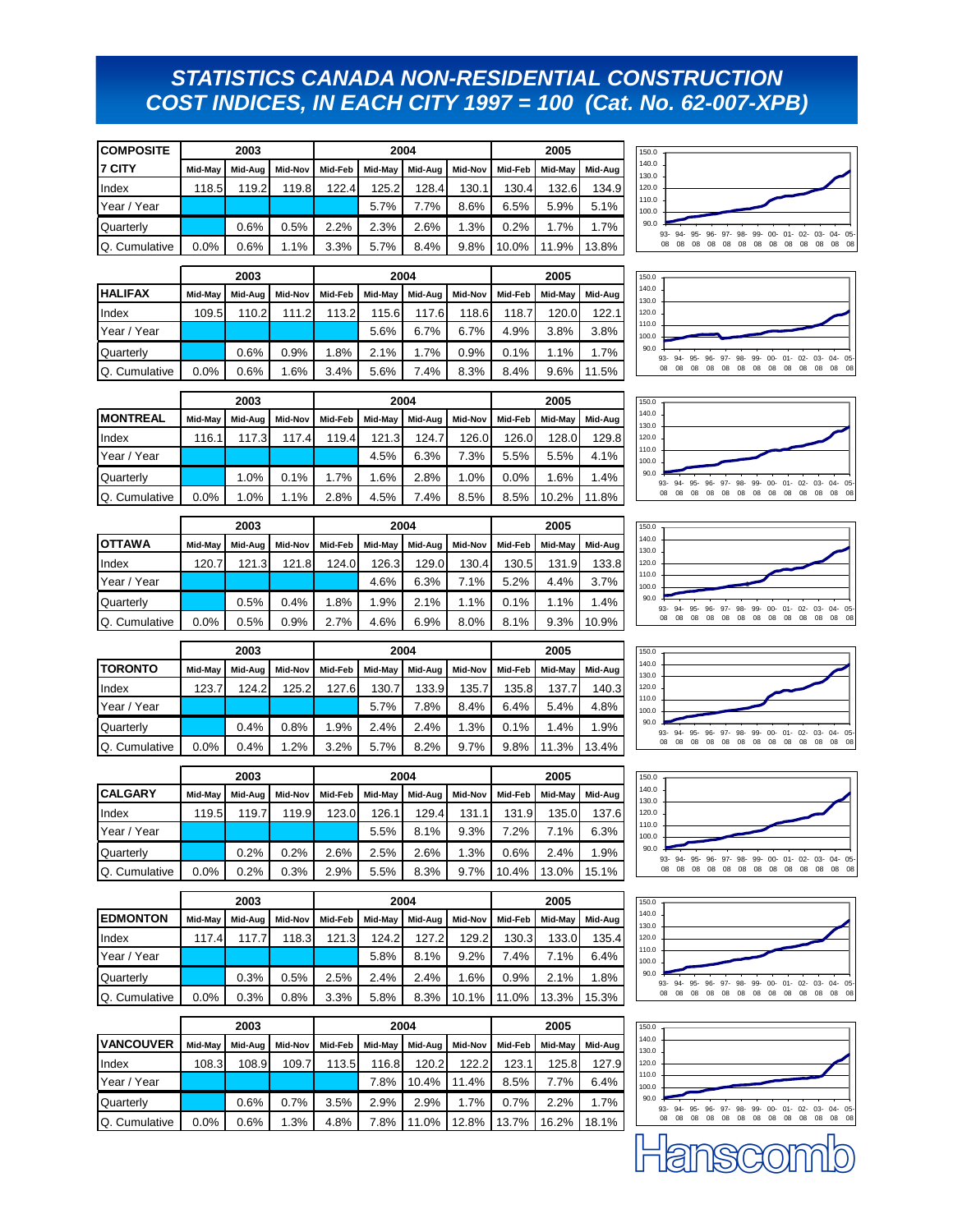# *Construction Loan Monitoring*

Where residential, commercial, industrial or residential building projects involve borrowed funds; lending institutions often require the services of a Construction Loan Monitor (CLM). Lending agreements usually require that the borrower retain a CLM who then reports directly to the lender. The Role of the Construction Loan Monitor is to provide the lender with independent assurance that:

- the requirements of the loan agreement are being met
- the project is properly funded
- the project budget is adequate to complete the work
- the work is proceeding on schedule
- payments due to trades and suppliers are being made
- the construction is in compliance with the drawings and specifications.

The Construction Loan Monitoring professional must be experienced in construction and contract administration practices and have a clear understanding of the scope of a project and the makeup of the project budget – hard costs, soft costs and land costs.

Construction Loan monitoring services are typically delivered in two stages; an *Initial Project* Review completed prior to the start of work on site and then regular (usually monthly) Progress Draw Reports during construction.

#### **Initial Project Review:**

The purpose of the Initial Project Review is to provide commentary on the project's readiness for construction, including scope, documentation and budget.

The CLM can also prepare an independent project cost estimate and reconcile it with the proposed project budget. Any apparent budget anomalies or shortfalls identified can then be addressed and rectified prior to proceeding to construction.

#### **Progress Draw Reports:**

Progress Draw Reports are typically submitted to the lender on a monthly basis. The work of the CLM for each report includes a visit to the site to record the status of construction. The CLM then prepares an independent assessment of the value of work completed to date, change order work completed to date and the estimated cost to complete the project.

The CLM's assessment of the value of work completed to date is then reconciled to the contractor's claim for payment and architect's certification, if applicable.

Each Project Draw Report typically includes commentary on:

- hard and soft costs spent to date
- retained and released holdback amounts, as required under the Construction Lien Act
- changes to the scope of work noted since the previous inspection and any corresponding changes to the project budget
- status of hard and soft cost contingencies and highlighting of any projected shortfalls
- construction progress relative to the project construction schedule
- status of funding received from the various project funding sources should be maintained

The report also includes copies of any applicable consultant certificates, statutory declarations that previous payments have been made, copies of statutory holdback release documentation and progress photographs indicating status of construction.

Hanscomb's Construction Loan Monitoring Group – Hanscomb Loan Monitoring Inc. (HLMI) – has been providing Construction Loan Monitoring Services for more than 25 years in support of more than a billion dollars worth of residential, commercial, industrial and institutional building projects.

HLMI has access to the full range and depth of cost planning expertise and resources of the Hanscomb Limited organization.

For more information about Hanscomb's Construction Loan Monitoring please contact Paul Westbrook at (416) 487-3811 or westbrook@hanscomb.com